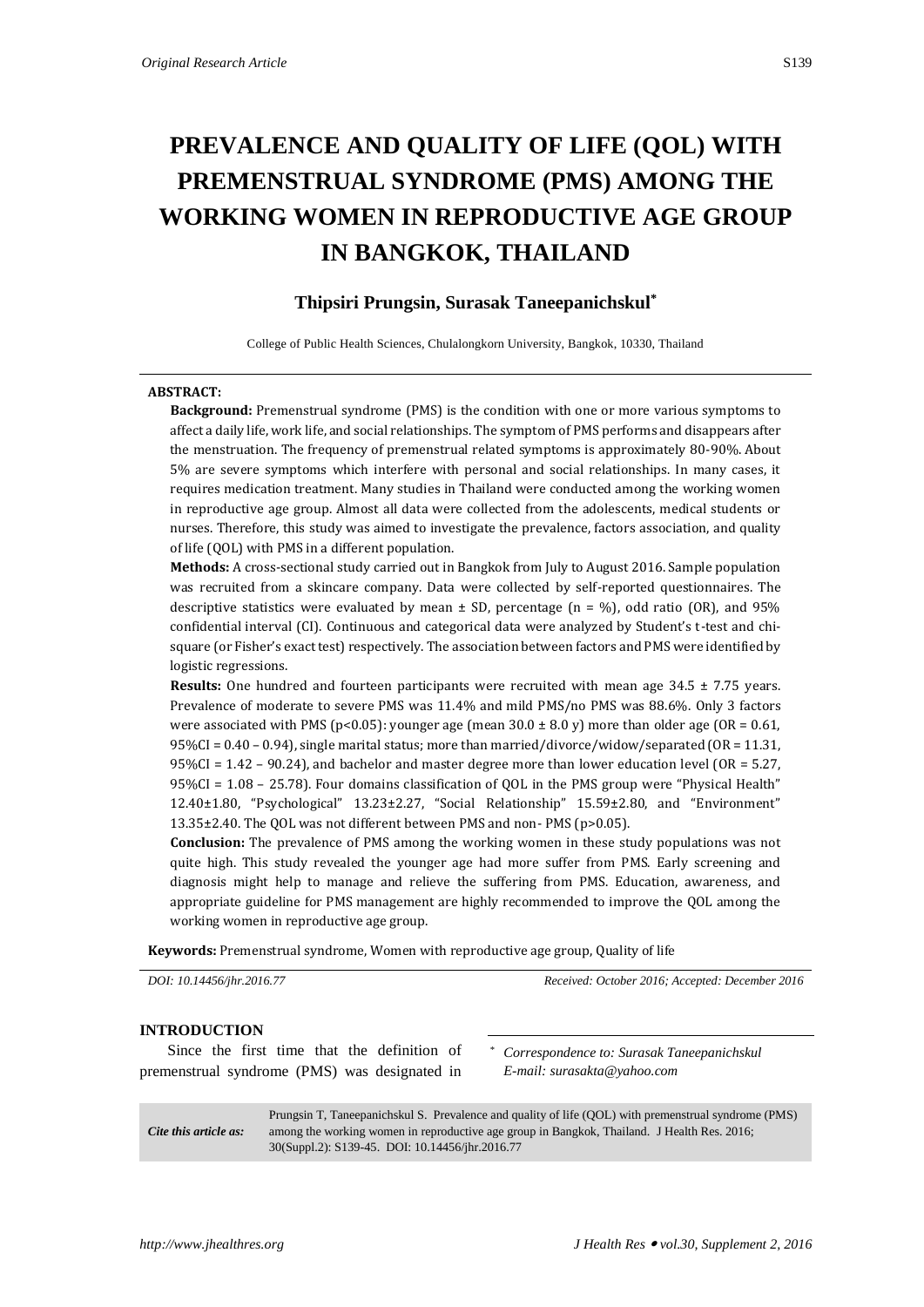1931, PMS is a combination of physiological, behavioral and psychological symptoms which present in the late luteal phase of the menstrual cycle in reproductive age women and disappear within several days after the start of the menstruation flow and repeat in many cycles [1].

Menstrual cycle [2] is the natural reproductive cycle in women with childbearing age (15-49 years, WHO). It was separated by ovarian cycle and uterine cycle. The ovarian cycle is the change which occurs in the follicles of the ovary and the uterine cycle is the change in the endometrial lining of uterus. The luteal phase is the one phase in the ovarian cycle which related with the premenstrual syndrome presented.

PMS is the condition which one or more of the various symptoms to affect a daily life, work life, and social relationships [3]. The symptoms frequently described are mainly stomachache, dyspnea, anxiety, depression, crying attacks, irritability and extremities swelling which all of these symptoms are arise within the last 7 or 10 days of menstrual cycle [4].

Epidemiological surveys from the study in Switzerland among the women age 28 - 35 years which was conducted in 1986 – 1993 performed the frequency of premenstrual related symptoms approximately 80-90% [5, 6]. Only 5% are severe symptoms which interfere with personal and social relationships. In many cases required medication treatment [7]. PMS is a complicated condition which includes various mild-to-severe intensities of physical and psychological symptoms. Severe psychological symptom of PMS is known as Premenstrual Dysphoric Disorder (PMDD).

Although the incidence of PMS is widespread among menstruating women of all ages, the medication treatment needs are in the women over the 30 years age group [8] and usually report symptoms for several years. A few studies of PMS in Thailand were conducted among the working women in reproductive age group. Almost all existing data were collected from adolescent, medical students or nurses. Thus, this study was aimed at investigating the prevalence, factors, and QOL associated with PMS in the different population.

#### **MATERIAL AND METHODS**

#### **Study design**

The study design is cross-sectional study. Selfreport questionnaires were used to investigate the

prevalence and the factors involved in PMS as well as QOL among reproductive age group women who are office workers.

#### **Study population and area**

The study populations are the working women with reproductive age in Bangkok. The participants are the frontline officers in 17 centers of the one skin care company which located in Bangkok.

#### **Sample size estimation**

This study was aimed to determine prevalence of PMS. The estimated prevalence is 50% with 95% CI of  $50\% \pm 10\%$ . A sample of 96 women was required by the calculation formula below.

$$
n = \frac{z^2pq}{d^2}
$$

To compensate for 10% incomplete data, samples of 110 women were recruited.

# **Sampling techniques**

The sampling method is "Consecutive Sampling". Participants who meet the eligible criteria are selected. This technique seeks to include all accessible participants who agree to participate as part of the sample. This is the non-probability sampling technique. It selects the participants until the required sample size achieved [9, 10].

### **Inclusion criteria**

One hundred and fourteen women with the reproductive age between 18-49 years were recruited from 17 centers of one Skincare Company in Bangkok during July 2016 to August 2016. Also currently have regular menstrual periods at least in the last two consecutive months and willing to participate in this study.

#### **Exclusion criteria**

Women with delivery, abortion, or lactation less than six months before this survey and women who is currently pregnant or using a hormonal contraception such as oral, injectable, implant, and hormonal intra-uterine device were excluded.

#### **Data collection**

Data collection process of this study was conducted at 17 centers of one Skincare Company in Bangkok, Thailand. A pre-screening log was created to pre-screen the accessible participants. The data collection tools are the self-reported questionnaires. The eligible participants were asked to complete and return the questionnaires to researcher directly within 1-2 week(s). To reduce the data loss and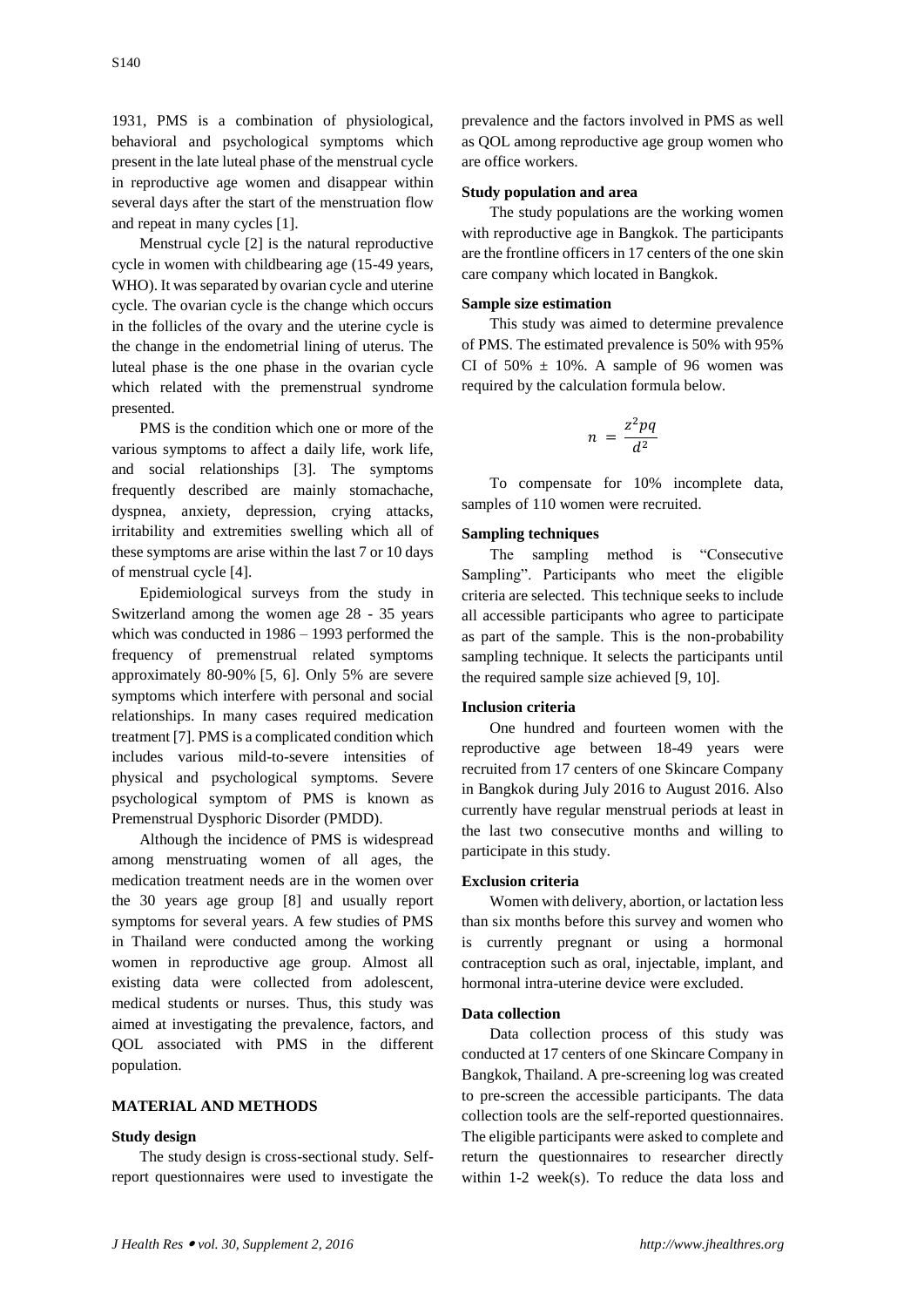missing, all questionnaires were rechecked by the researcher or research assistants after returning from each center on each following day, and then the data was entered into the database.

The pre-screening and data collection processes carried on at center by center of Skincare Company until the sample size achieved 110 participants.

#### **Research instruments**

Self-reported questionnaires including sociodemographic characteristics and factors associated with PMS, Premenstrual Symptom Tool (PSST), and WHOQOL-BREF were used as the instruments for data collection.

Socio-demographic and factors associated with PMS questionnaire are totally consisting of 17 questions; 7 items for demographic characteristics, 4 items for lifestyles and 6 items for medical and menstrual history.

PSST was used to identify the prevalence of PMS classified by severity into 3 categories as sever PMS or PMDD, Moderate-to-Severe PMS, and Mild/No PMS. Questionnaire is consisting of 14 symptoms checklist to evaluate severity and 5 items to evaluate the severity of the interference of the symptoms with the work efficiency or productivity, relationships, and social life or usual activities.

WHOQOL-BREF was used to identify QOL and the association with PMS. WHOQOL-BREF is a 26-item, self-administered, generic questionnaire that is a short version of the WHOQOL-100 scale. 24-items were classified in 4 areas called domains: physical health, psychological, social relationships, and environment. Two items asked about 1) an individual's overall perception of quality of life, and 2) an individual's overall perception of his/her health for overall rating of QOL" (OQOL).

# **Reliability and validity test for the questionnaire**

Both English and Thai versions of the PSST were permitted to use from McMaster University, Canada. The content of Thai version is consistent with the version in the previous study from Chayachinda, et al. [11]. It was pre-tested in 30 reproductive age nurses. The Cronbach's Alpha coefficient for internal consistency was found more than 0.9 for all of domains [11].

WHOQOL-BREF, both English and Thai versions were permitted to use from World Health Organization (WHO). The content of Thai version is consistent with the version which was developed by Suwat [12] under the Department of Mental Health, Ministry of Public Health, Thailand. The

|  |  | <b>Table 1</b> The prevalence of PMS |
|--|--|--------------------------------------|
|--|--|--------------------------------------|

| <b>Prevalence</b>      | <b>Frequency</b><br>(n) | $\frac{0}{0}$ |  |
|------------------------|-------------------------|---------------|--|
| Moderate to severe PMS | 13                      | 11.4          |  |
| Mild PMS / No PMS      | 101                     | 88.6          |  |
| Total                  | 114                     | 100           |  |

Thai version of Suwat [12] was translated by language experts and evaluated for content validity by a psychiatrist, psychologists, and a pharmacist. The translated text was reconsidered, pretested, and rectified for 3 times. The Chronbach's Alpha coefficient of this version was found 0.8406 and validity was found 0.6515 by compared with Thai version of WHOQOL-100 which had been accepted by WHO [12].

#### **Data analysis**

The data were analyzed in SPSS version 16.0 package program. The descriptive statistics were presented by mean  $\pm$  SD, percentage (n = %), odds ratio (OR) and 95% confidential interval (CI). Student's t-test and chi-square (or Fisher's exact test) were used to analyze continuous and categorical data respectively. Multiple logistic regressions were used for the association between the dependent variables and independent variables. To determine the significant factors associated with PMS. All tests were two-sided, and had a significant level at a  $p$ -value  $< 0.05$ .

#### **Ethical consideration**

The confidentiality of participants in this study, the name and the personal information of participants were not mentioned and not available in this study. The ethical committee of Chulalongkorn University approved this study under certificate COA. No.125/2559.

#### **RESULTS**

A total of 114 working women in reproductive age group were recruited in the study. Mean age of this participant group was  $34.48 \pm 7.75$  years. Prevalence of PMS is shown in Table 1.

From this study, only 3 factors were associated with PMS i.e. age, marital status, and education level. The younger age participants, mean  $30.0 \pm 8.0$ years, had more risk to be a PMS compared with the older age (OR =  $0.61$ ,  $95\%$ CI =  $0.40 - 0.94$ ). While the single women had more risk to be the PMS than a married/divorce/widow/separated  $(OR = 11.31,$  $95\%$  CI = 1.42 – 90.24). Participants who graduated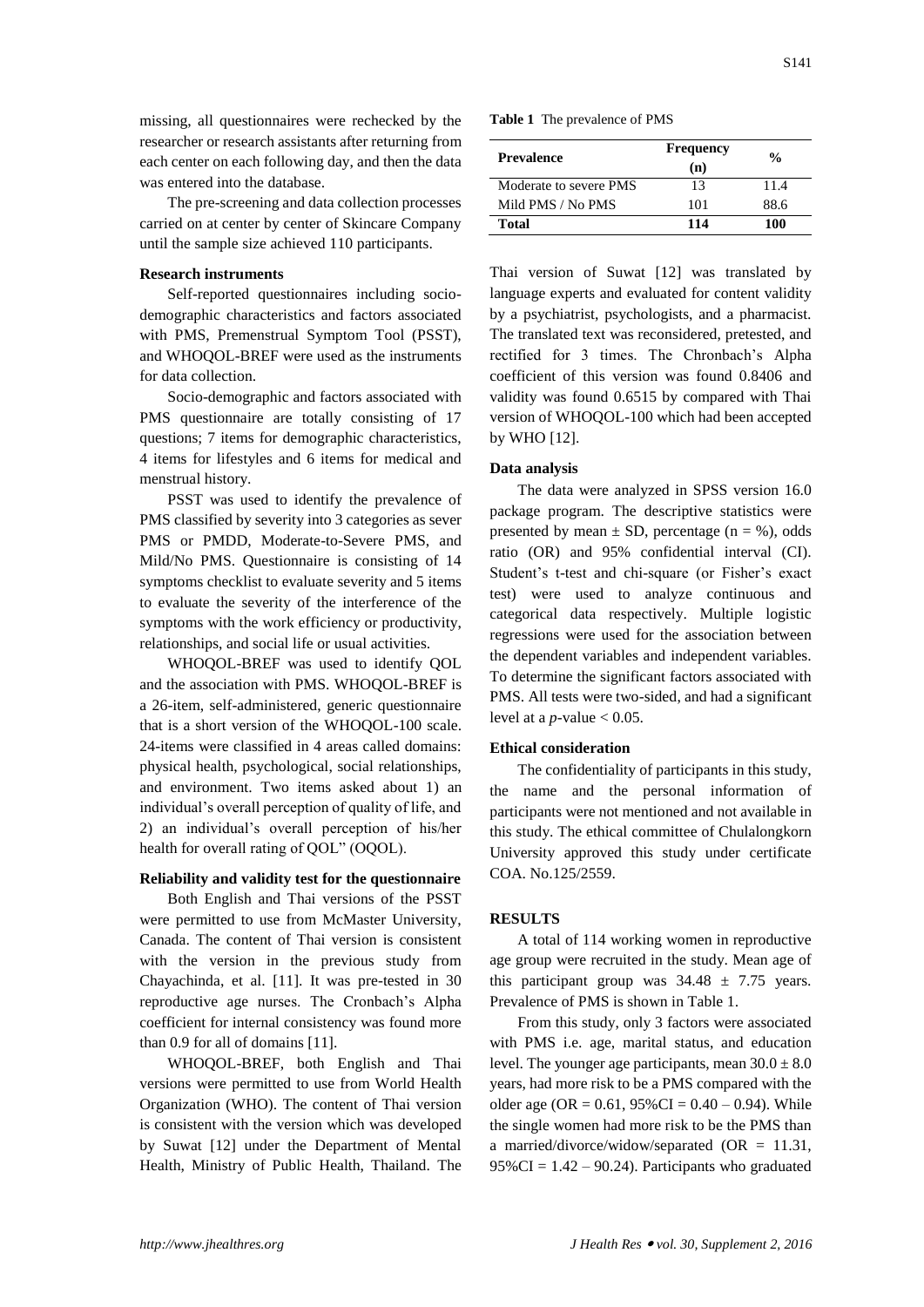**Table 2** Characteristics of 114 participants which associated with PMS

| Characteristics                   | No PMS         | <b>PMS</b>     |                              | <b>Crude OR</b>      |
|-----------------------------------|----------------|----------------|------------------------------|----------------------|
|                                   | $(n = 101)$    | $(n = 13)$     | $p$ -value                   | $(95\%CI)$           |
| Age (years)                       | $35.1 \pm 7.5$ | $30.0 \pm 8.0$ | 0.025                        | 0.61(0.40, 0.94)     |
| $\leq 30$                         | 29(76.3)       | 9(23.7)        | 0.007                        | 5.59 (1.59, 19.58)   |
| > 30                              | 72 (94.7)      | 4(5.3)         |                              | 1                    |
| <b>Marital status</b>             |                |                |                              |                      |
| - Single                          | 52 (81.3)      | 12(18.8)       | 0.022                        | 11.31 (1.42, 90.24)  |
| - Married/Divorce/Widow/Separated | 49 (98.0)      | 1(2.0)         |                              | 1                    |
| <b>Education level</b>            |                |                |                              |                      |
| Primary & high school             | 48 (96.0)      | 2(4.0)         | $\qquad \qquad -$            | 1                    |
| Bachelor & master degree          | 41 (82.0)      | 9(18.0)        | 0.040                        | 5.27 (1.08, 25.78)   |
| Others: (vocational)              | 12(85.7)       | 2(14.3)        | 0.187                        | 4.00 (0.51, 31.37)   |
| <b>Employee status</b>            |                |                |                              |                      |
| Manager                           | 8(80.0)        | 2(20.0)        | 0.869                        | 1.25(0.09, 17.63)    |
| Staff                             | 88 (89.8)      | 10(10.2)       | 0.622                        | 0.57(0.06, 5.36)     |
| Others: (house keeper)            | 5(83.3)        | 1(16.7)        |                              | 1                    |
| Income/month (Baht)               |                |                |                              |                      |
| $\leq 10,000$                     | 33 (89.2)      | 4(10.8)        | $\overline{a}$               | 1                    |
| $>$ 10,000 - 30,000               | 46 (92.0)      | 4(8.0)         | 0.655                        | 0.72(0.17, 3.08)     |
| $>$ 30,000 - 50,000               | 11(78.6)       | 3(21.4)        | 0.334                        | 2.25 (0.43, 11.66)   |
| > 50,000                          | 10(83.3)       | 2(16.7)        | 0.594                        | 1.65 (0.26, 10.38)   |
| <b>Individual living status</b>   |                |                |                              |                      |
| With family                       | 78 (89.7)      | 9(10.3)        | 0.815                        | 1.21(0.24, 6.04)     |
| With friend                       | 2(50.0)        | 2(50.0)        | 0.059                        | 10.50 (0.92, 120.26) |
| Alone                             | 21 (91.3)      | 2(8.7)         | $\qquad \qquad \blacksquare$ | $\mathbf{1}$         |
| <b>Regular exercise</b>           |                |                |                              |                      |
| No                                | 48 (85.7)      | 8(14.3)        | 0.346                        | 1.77(0.54, 5.77)     |
| Yes                               | 53 (91.4)      | 5(8.6)         | $\qquad \qquad \blacksquare$ | 1                    |
| <b>Sleeping hours/night</b>       |                |                |                              |                      |
| $\leq$ 8 hours                    | 84 (87.5)      | 12(12.3)       | 0.049                        | 2.43 (0.30, 19.94)   |
| $> 8$ hours                       | 17 (94.4)      | 1(5.6)         | $\overline{\phantom{0}}$     | $\mathbf{1}$         |
| Work hours/day                    |                |                |                              |                      |
| $\leq 8$ hours                    | 27 (90.0)      | 3(10.0)        | 0.778                        | 0.02(0.21, 3.21)     |
| $> 8$ hours                       | 74 (88.1)      | 10(11.9)       |                              | $\mathbf{1}$         |
| PMS history of mother-sister      |                |                |                              |                      |
| Yes                               | 15 (78.9)      | 4(21.1)        | 0.593                        | 1.47(0.36, 5.98)     |
| No                                | 33 (84.6)      | 6(15.4)        | $\overline{\phantom{0}}$     | 1                    |
| <b>Complaint of dysmenorrhea</b>  |                |                |                              |                      |
| Never                             | 16(94.1)       | 1(5.9)         |                              | $\mathbf{1}$         |
| Sometimes                         | 63 (90.0)      | 7(10.0)        | 0.603                        | 1.78(0.20, 15.51)    |
| Always                            | 22(81.5)       | 5(18.5)        | 0.259                        | 3.64(0.39, 34.21)    |
| Menarche age (years)              |                |                |                              |                      |
| $\leq 12$                         | 31 (88.6)      | 4(11.4)        | 0.996                        | 1.00(0.29, 3.51)     |
| $>12$                             | 70(88.6)       | 9(11.4)        |                              | 1                    |
| <b>Bleeding duration (days)</b>   |                |                |                              |                      |
| $<$ 3                             | 13 (92.9)      | 1(7.1)         |                              | 1                    |
| $3 - 5$                           | 70 (88.6)      | 9(11.4)        | 0.639                        | 1.67(0.20, 14.34)    |
| > 5                               | 18 (85.7)      | 3(14.3)        | 0.523                        | 2.17(0.20, 23.25)    |
| Cycle interval (days)             |                |                |                              |                      |
| $\leq 28$                         | 63 (87.5)      | 9(12.5)        | 0.631                        | 1.36(0.39, 4.71)     |
| $>28$                             | 38 (90.5)      | 4(9.5)         | $\overline{\phantom{0}}$     | $\mathbf{1}$         |

with high education level; bachelor and master degree had more PMS than primary school, high school, and vocational (OR =  $5.27$ ,  $95\%$ CI =  $1.08$  – 25.78). On the other hand, there was no significant

difference in factors such as employee status, income, Individual living status, religion, regular exercise, sleeping hours/night, working hours/day, PMS history of mother-sister, complaint of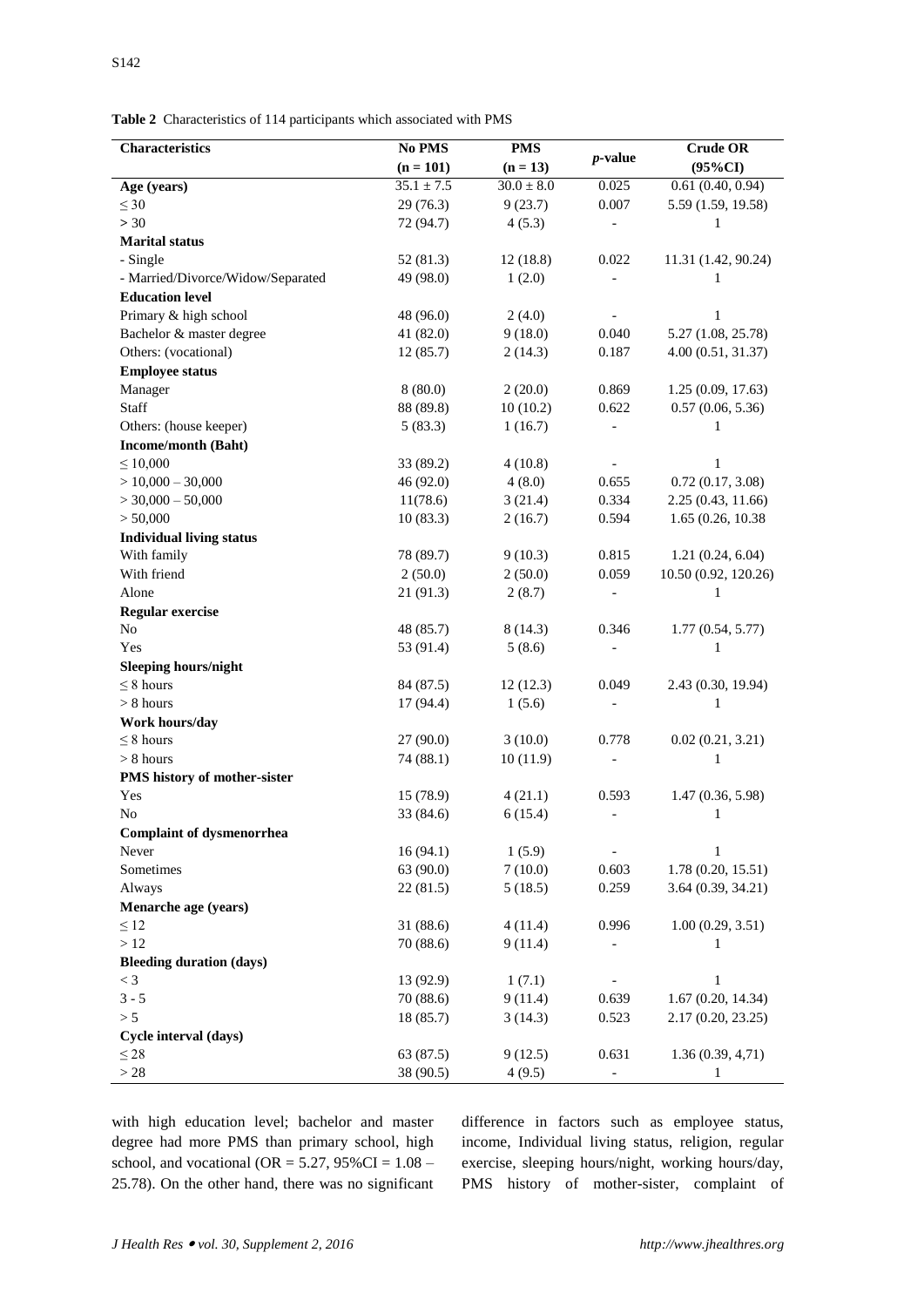| N   | Min  | Max   | Mean  | <b>SD</b> |
|-----|------|-------|-------|-----------|
| 114 | 8.57 | 16.57 | 12.68 | 1.52      |
| 114 | 8.00 | 18.67 | 13.79 | 2.06      |
| 114 | 8.00 | 20.00 | 14.81 | 2.59      |
| 114 | 8.50 | 20.00 | 13.43 | 2.17      |
| 114 | 1.00 | 5.00  | 3.40  | 0.73      |
| 114 | 2.00 | 5.00  | 3.36  | 0.85      |
|     |      |       |       |           |

**Table 3** Quality of life score

**Table 4** Quality of life score associated with PMS

| <b>Characteristics</b> | <b>No PMS</b><br>$(n = 101)$ | <b>PMS</b><br>$(n = 13)$ | <i>p</i> -value |
|------------------------|------------------------------|--------------------------|-----------------|
| Physical health        | $12.71 + 1.48$               | $12.40 + 1.80$           | 0.480           |
| Psychological          | $13.86 + 2.03$               | $13.23 + 2.27$           | 0.300           |
| Social relationship    | $14.71 + 2.56$               | $15.59 + 2.80$           | 0.249           |
| Environment            | $13.44 + 2.15$               | $13.35 + 2.40$           | 0.890           |
| Total                  | $54.72 + 6.80$               | $54.56 \pm 8.36$         | 0.440           |

dysmenorrhea, and menstrual features (menarche age, bleeding duration, and cycle interval)  $(p > 0.05)$ in Table 2.

The association between QOL and PMS is illustrated in Table 3. Mean score of each domain of QOL demonstrated as follows; "Physical Health" was  $12.68 \pm 1.52$ , "Psychological" was  $13.79 \pm 2.06$ , "Social Relationships" was  $14.81 \pm 2.59$ , and "Environment" was  $13.43 \pm 2.17$ . Individual's overall perception of QOL and health were not included in 4 domains classification but defined as Q1 and Q2 respectively. Mean score of Q1 was 3.40±0.73 and Q2 was 3.36±0.85.

In PMS group, "Physical Health" was found 12.40  $\pm$  1.80, "Psychological" was found 13.23  $\pm$ 2.27, "Social Relationship" was found  $15.59 \pm 2.80$ , and "Environment" was found  $13.35 \pm 2.40$ . The difference of QOL is not statistically significant between PMS and non-PMS ( $p > 0.05$ ) (Table 4).

#### **DISCUSSION**

This study revealed that the prevalence of PMS which referred to moderate to severe PMS was 11.4% and no PMS/mild PMS was 88.6%. The study findings were similar to a study in USA, Steiner, et al. [13] in women with the age from 18 to 55 years who completed PSST. The moderate to severe PMS was 20.7%, no PMS/mild PMS was 65%, and PMDD was 5.1%. But for our study, the prevalence of PMDD was not found. To compare with an European, study in Spain, Duenas, et al. [14] found that moderate to severe PMS was 8.9%, no PMS/mild PMS was 91%, and PMDD was 1.1%. In Asian population, a study in Japan, Takeda, et al. [6] found moderate to severe of PMS 5.3%, PMDD 1.2%, and NO/Mild PMS 95%. The prevalence of PMS from this study was not different when compared with the data from the other countries such as USA, Spain, and Japan. Regarding the factors associated with PMS, shown in the Table 3, younger age had more risk to be PMS than the older age. Mean age of PMS group was 30.0±8.0 years, whereas the mean age of No/Mild PMS group was  $35.1\pm7.5$  years. To compare with the study from Taghizadeh, et al. [15] which was conducted in Iran adolescent girls, age 15-17 years, severe PMS was 28.89, moderate PMS was 62.22%, and mild PMS was 8.89%. Whereas, the study from Cheng, et al. [16] reported that 39.85% of new female university students in Taiwan including undergraduate and postgraduate having PMS with mean age 21.58  $\pm$ 4.00 years. The study from Chayachinda, et al. [11] in Thai nurse aged 18-49 years found the prevalence of PMS 25.1%. This number included the appearance of PMDD 5.7%.

Marital status in this study has showed that a single has more risk of PMS than a married/divorce/widow/separated group. To compare with the study from Amjad, et al. [17], which was conducted in Pakistan, PMS was more prevalence among unmarried women when compare with the married women (60% vs. 39%).

Higher education had more risk of PMS than lower education. The study from Amjad, et al. [17], performed that PMS were common among educated women than the women who were no education. Whereas, the study from US, Cohen, et al. [18] otherwise, surveyed only in PMDD among women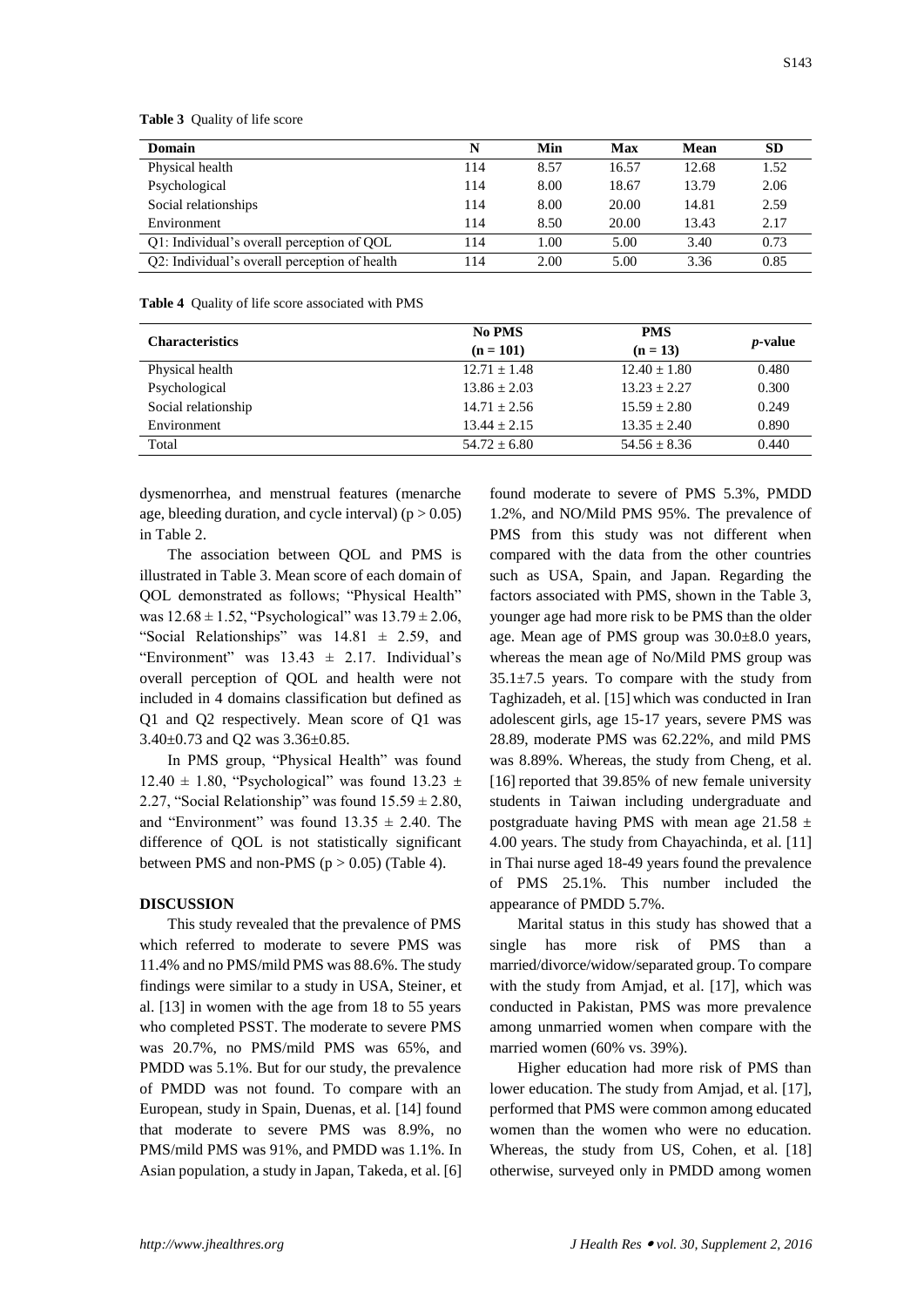36-44 years. It demonstrated that PMDD was associated with lower education (odds ratio [OR] = 2.3, confidence interval  $\text{[CI]} = 1.1-4.9$ ). PMDD is defined as the severe psychological symptom of PMS. A few studies would mention about the association between the education level and PMS.

A few studies suggested that exercise could be used to relieve the symptoms of PMS. One is from Salamat, et al. [19] suggested that after exercise, endorphins hormone are released. Then PMS symptoms are relieved. The complaints of PMS are lower among women who are regularly engaging in sporting activities. This study also introduced that exercise has been shown to be beneficial for mood symptoms, fluid retention and breast tenderness when monitored prospectively for 6 months to the sedentary women.

For the sleeping hours/night, a few study showed sleeping disturbance in PMS. Cheng, et al. [16] demonstrated that PMS was associated with poorer quality of sleep. Although sleep disturbance is listed as one of the criteria for PMS diagnosis in the PSST, there is little research on the nature and severity of this sleep disturbance in PMS. Mauri, et al. [20] found that women with PMS demonstrated poorer sleep quality in the luteal phase than in the follicle phase. In the contrast, Parry, et al. [21] found that there is no difference between the late luteal phase and the follicle phase in terms of the duration of sleep or time spent awake.

Pinar, et al. [22] found that participants whose dysmenorrhea occurred every cycle had more PMS than participants who had dysmenorrhea sometime or never, significantly  $(p<0.05)$ .

# **The association between** QOL **and PMS:**

In this study, the QOL of all 4 domains (Physical Health, Psychological, Social Relationships, and Environment) among women with reproductive age is not difference between the PMS and non-PMS group (p>0.05). While the study from Pinar, et al. [22] which surveyed 18-28 years old in-college students, reported that PMS score average of Physical Health and Environmental domains were significantly higher ( $p<0.000$ ). It was showing that the physical health and environmental areas from the lower dimensions decrease along with the overall QOL as PMS score average increases. The study from Lustyk, et al. [23] in women aged 18-33 years, found that QOL is significantly lower in women who experience high PMS complaints compared to women who experience them slightly. Whereas, Demir, et al. [24] found that there is no significant

difference between the frequency of PMS and lower dimensions of the QOL (p>0.05).

# **LIMITATION**

The characteristics of the participants in this study are not diverse. Because the recruitment was restricted in only one private company; skincare clinic, thus the pattern of work life or life style of each participant were quite similar. The data analysis from this sample cannot be a representative of all working Thai women in the reproductive age group. The questionnaire completion was selfreport; the answers are subjective data. The researcher did not review medical records of each participant.to validate the self-reported medical history. The consecutive sampling method was used to recruit the participants, it may have introduced biases.

#### **CONCLUSION**

The prevalence of PMS among the working women in reproductive age group is not quite high in this population as the same as the population in the other countries such as USA, Spain, Japan and also Thailand (compared with the previous studies). Age, marital status, and education level were the factors associated with PMS significantly ( $p < 0.05$ ). Whereas in other studies, there are more factors associated with PMS such as the regular exercise, sleeping hours/night, complaint of dysmenorrhea, etc. Early screening and diagnosis might help to manage and relieve the suffering from PMS. Education, awareness, and appropriate guideline for PMS management are highly recommended to improve the QOL among the working women in reproductive age group.

#### **ACKNOWLEDGEMENTS**

The researcher wishes to extend the sincere appreciation to all participants as well as the management team of the skincare company for sanctioning the data collection for this study.

#### **REFERENCES**

- 1. Deuster PA, Adera T, South-Paul J. Biological, social, and behavioral factors associated with premenstrual syndrome. Arch Fam Med. 1999 Mar-Apr; 8(2): 122-8.
- 2. Silverthorn DU. Human physiology: an integrated approach. 6<sup>th</sup> ed. [N.p.]: Pearson Education; 2013. p.850-90.
- 3. Nyberg S, Andersson A, Zingmark E, Wahlstrom G, Backstrom T, Sundstrom-Poromaa I. The effect of a low dose of alcohol on allopregnanolone serum concentrations across the menstrual cycle in women